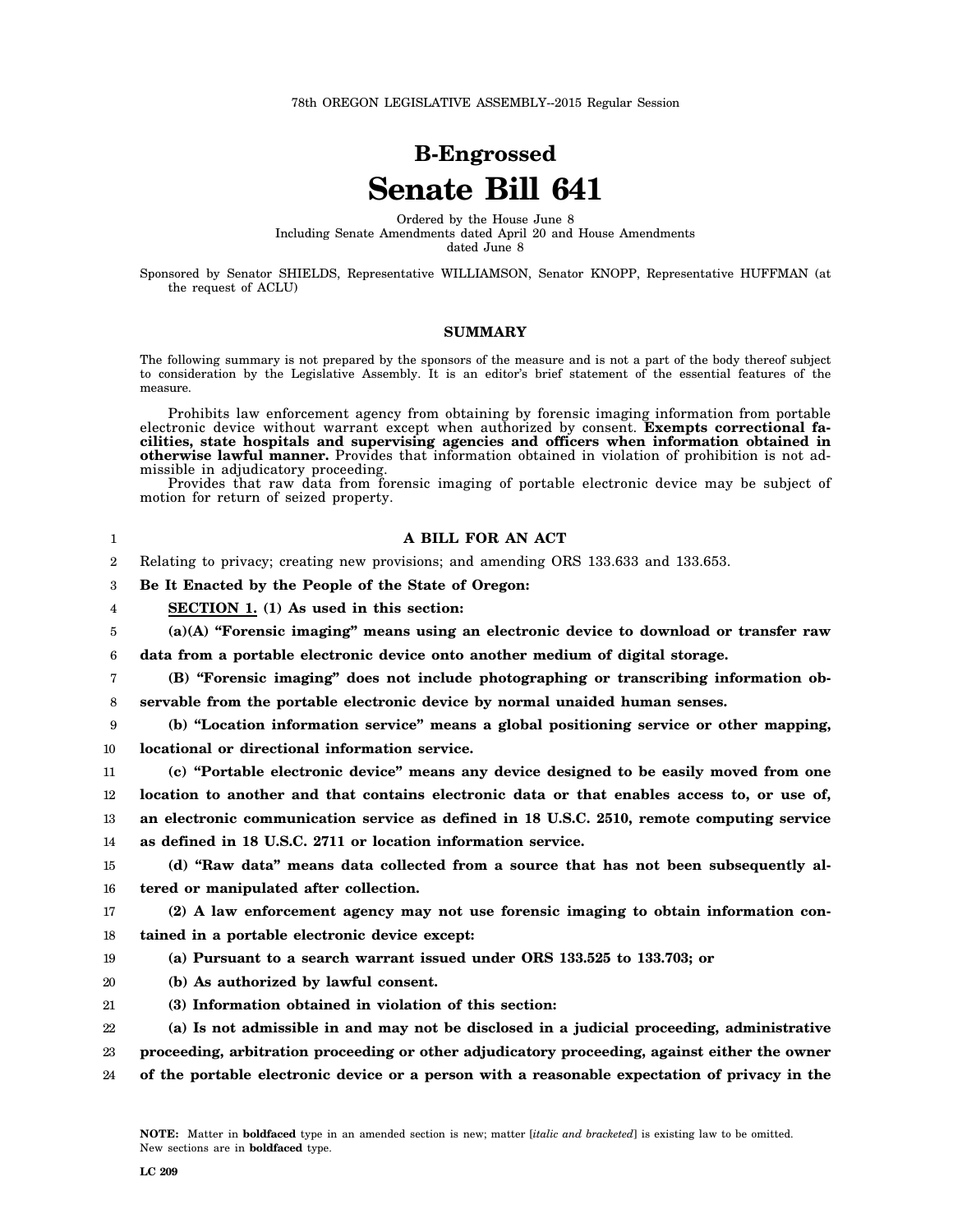**contents of the device; and (b) May not be used to establish reasonable suspicion or probable cause to believe that an offense has been committed. (4) A portable electronic device that has been forensically imaged pursuant to subsection (2) of this section may be returned as described in ORS 133.633 and 133.643. (5) Subsection (2) of this section does not apply to: (a) A correctional facility, youth correction facility or state hospital, as those terms are defined in ORS 162.135, when the facility or state hospital obtains information from a portable electronic device in an otherwise lawful manner. (b) A parole and probation officer, juvenile community supervision officer as defined in ORS 420.905, community corrections agency or agency that supervises youth or youth offenders, when the officer or agency obtains information from a portable electronic device in an otherwise lawful manner. SECTION 2.** ORS 133.633 is amended to read: 133.633. (1) Within 90 days after actual notice of any seizure, or at such later date as the court in its discretion may allow: (a) An individual from whose person, property or premises things have been seized may move the appropriate court to return things seized to the person or premises from which they were seized. (b) Any other person asserting a claim to rightful possession of the things seized may move the appropriate court to restore the things seized to the movant. (2) The appropriate court to consider such motion is:

38

22 23 (a) The court having ultimate trial jurisdiction over any crime charged in connection with the seizure;

24 25 (b) If no crime is charged in connection with the seizure, the court to which the warrant was returned; or

26 27 28 (c) If the seizure was not made under a warrant and no crime is charged in connection with the seizure, any court having authority to issue search warrants in the county in which the seizure was made.

29 30 (3) The movant shall serve a copy of the motion upon the district attorney or the city attorney, whichever is appropriate, of the jurisdiction in which the property is in custody.

31 32 (4) No filing, appearance or hearing fees may be charged for filing or hearing a motion under this section.

33 34 35 **(5)(a) The things seized that are the subject of a motion for return under this section may include raw data obtained from the forensic imaging of a portable electronic device or of a computer.**

36 37 **(b) As used in this subsection, "forensic imaging," "portable electronic device" and "raw data" have the meanings given those terms in section 1 of this 2015 Act.**

**SECTION 3.** ORS 133.653 is amended to read:

39 40 41 133.653. (1) In granting a motion for return or restoration of things seized, the court shall postpone execution of the order until such time as the things in question need no longer remain available for evidentiary use.

42 43 44 45 (2) An order granting a motion for return or restoration of things seized shall be reviewable on appeal in regular course. An order denying such a motion or entered under ORS 133.663 shall be reviewable on appeal upon certification by the court having custody of the things in question that they are no longer needed for evidentiary purposes.